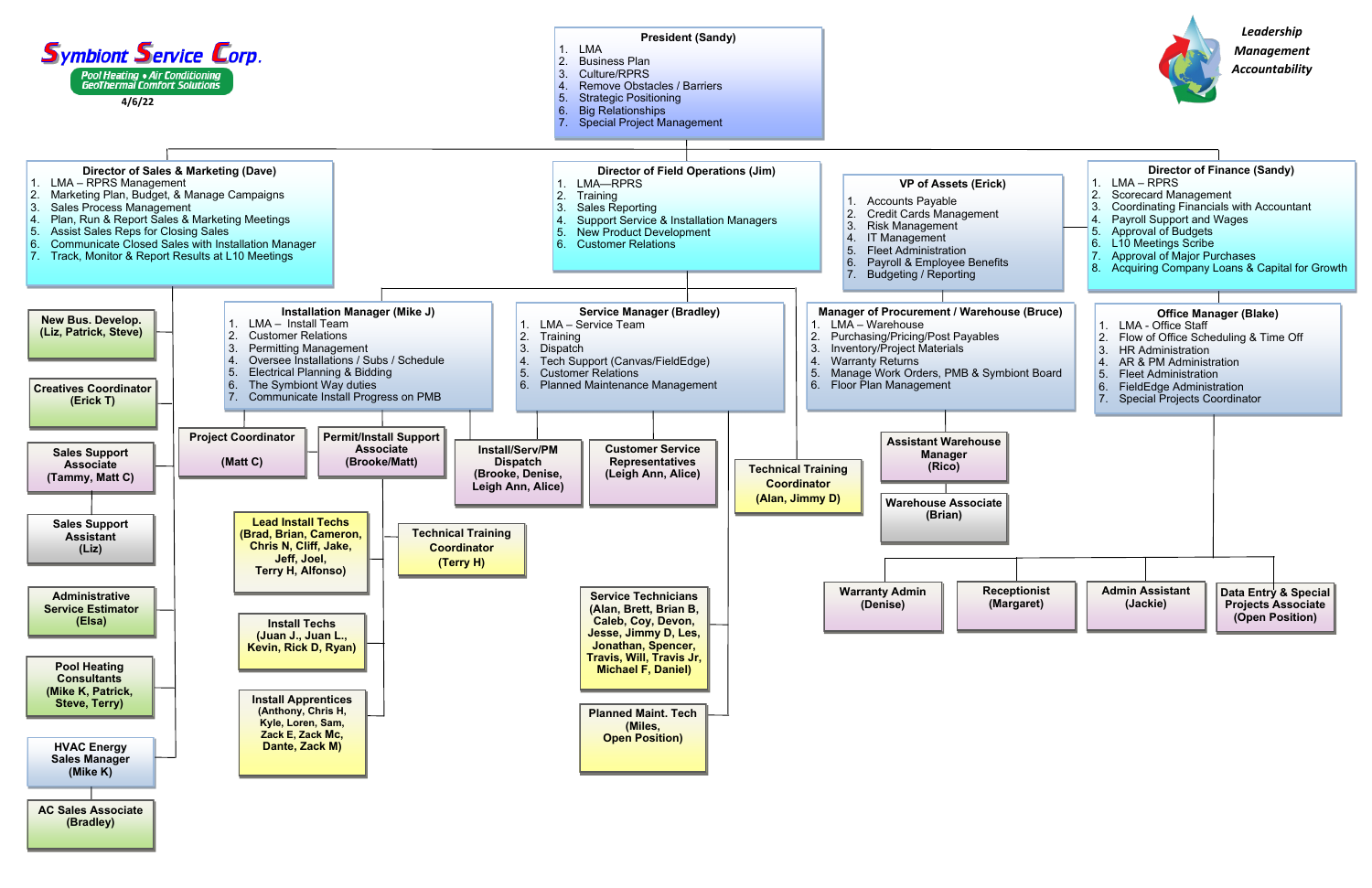*Leadership Management Accountability*

## **AC Sales Associate (Bradley)**

 Generate Leads/Network/Attend Tradeshows Sell Conventional Air Conditioning & Heating Systems Sell Air Conditioning Accessories, Service & PM Agreements Apply Sandler & Dale Carnegie Sales Training Techniques Maintain Relationships with Prospects & Customers

Set Goals/Track/Prepare/Submit Reports for Sales Results

## **HVAC Energy Sales Manager (Mike K)**

Generate Leads/Network/Attend Tradeshows

Sell GeoThermal Air Conditioning & Heating Systems

Sell Conventional Air Conditioning & Heating Systems

Sell Air Conditioning Accessories, Service & PM Agreements

Apply Sandler & Dale Carnegie Sales Training Techniques

Maintain Relationships with Prospects & Customers

Set Goals/Track/Prepare/Submit Reports for Sales Results

Communicate with the Air Conditioning Installation Team

# **Pool Heat Consult. (Mike K, Patrick, Steve, Terry)**

 Generate Leads/Network/Attend Tradeshows Sell Symbiont GeoThermal Pool/Spa Heating & Cooling Systems Sell Other Pool Heating Methods, Accessories, Service & PM





 Apply Sandler & Dale Carnegie Sales Training Techniques Maintain Relationships with Prospects & Customers

Set Goals/Track/Prepare/Submit Reports for Sales Results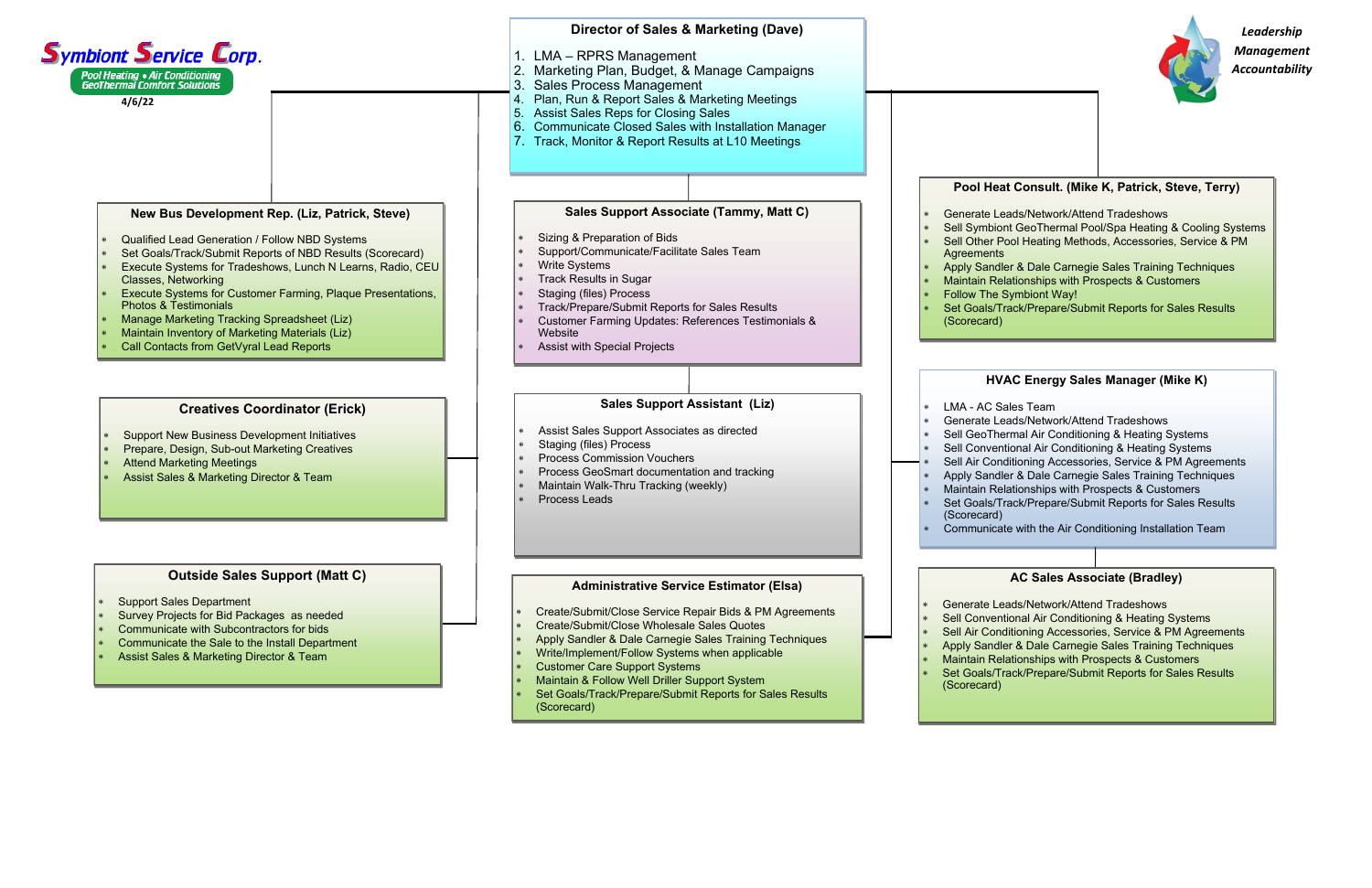



- \* TAP
- Maintain all SSC products
- Practice safe work habits
- Acquire & maintain proper tools to perform duties
- Communicate with customers, dispatcher & service manager
- Promote & sell additional SSC products / services
- Possess EPA card

*Train Assist Produce*

*Leadership Management Accountability*